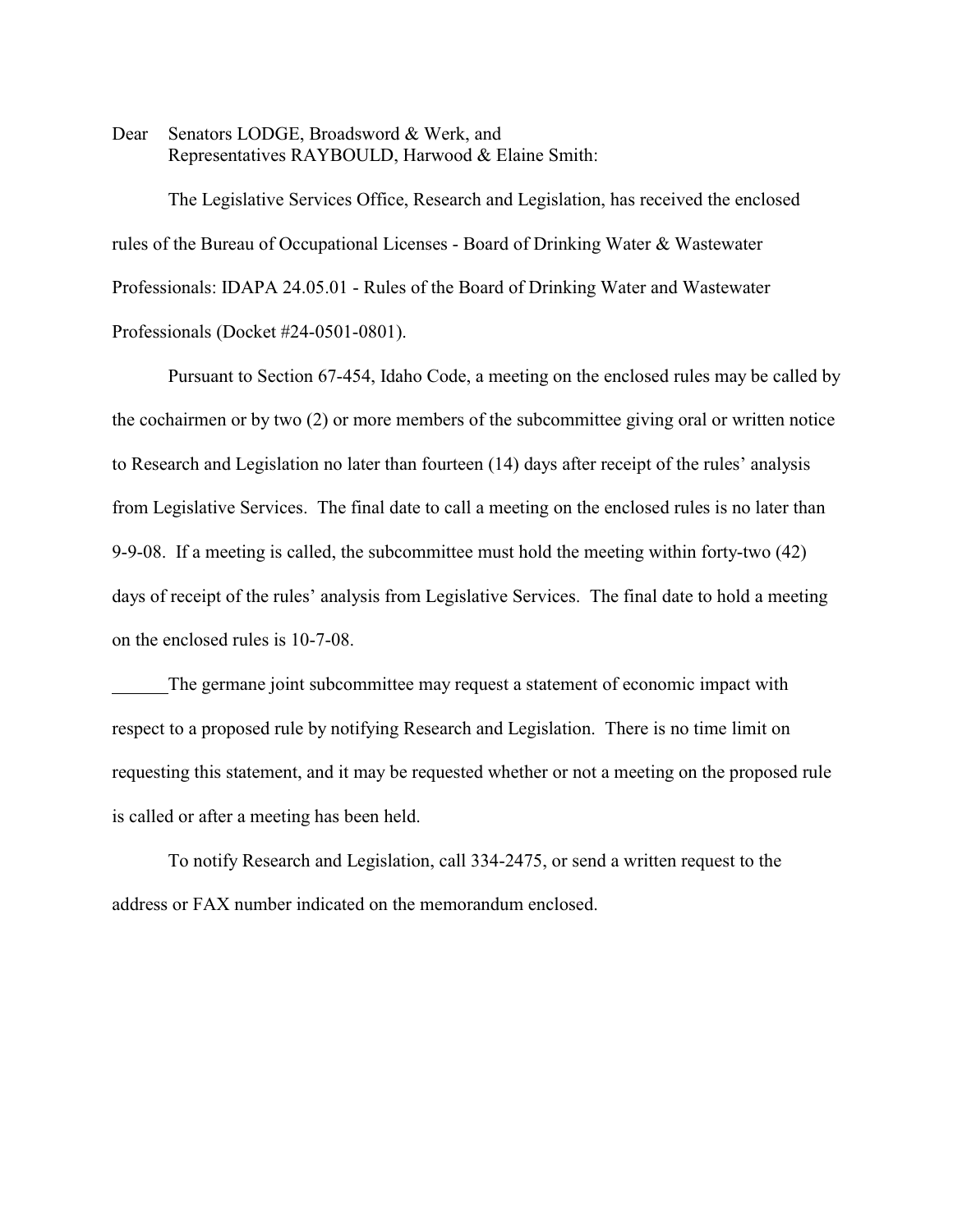# **MEMORANDUM**

| TO:             | Rules Review Subcommittee of the Senate Health and Welfare Committee and the<br>House Environment, Energy & Technology Committee |
|-----------------|----------------------------------------------------------------------------------------------------------------------------------|
| FROM:           | Katharine Gerrity, Principal Legislative Research Analyst                                                                        |
| DATE:           | August 19, 2008                                                                                                                  |
| <b>SUBJECT:</b> | Bureau of Occupational Licenses                                                                                                  |
|                 | IDAPA 24.05.01 - Rules of the Board of Drinking Water and Wastewater<br>Professionals (Docket $\#24-0501-0801$ )                 |

The Bureau of Occupational Licenses submits notice of a proposed rule at IDAPA 24.05.01 - Rules of the Board of Drinking Water and Wastewater Professionals. According to the Bureau, a section is being added to allow for termination of applications that have lacked activity for one year. The Bureau adds that this will reduce the number of files that need to be maintained. In addition, the Bureau notes that changes are being made to the requirements section to clarify the examination for backflow assembly testers and the Board is establishing a very small water system exam requirement as an option for operator in training. Finally, the Bureau notes that changes to the education and experience subsection for very small water system operators will establish the hours of experience and course required, clarifying and streamlining the process.

The Bureau states that negotiated rulemaking was not conducted but that the matter was placed on an agenda for an open meeting of the Board where interested parties were present.

We have no specific comments relating to this rule. The action appears to be authorized pursuant to Section 54-2406, Idaho Code.

cc: Bureau of Occupational Licenses Tana Cory & Cherie Simpson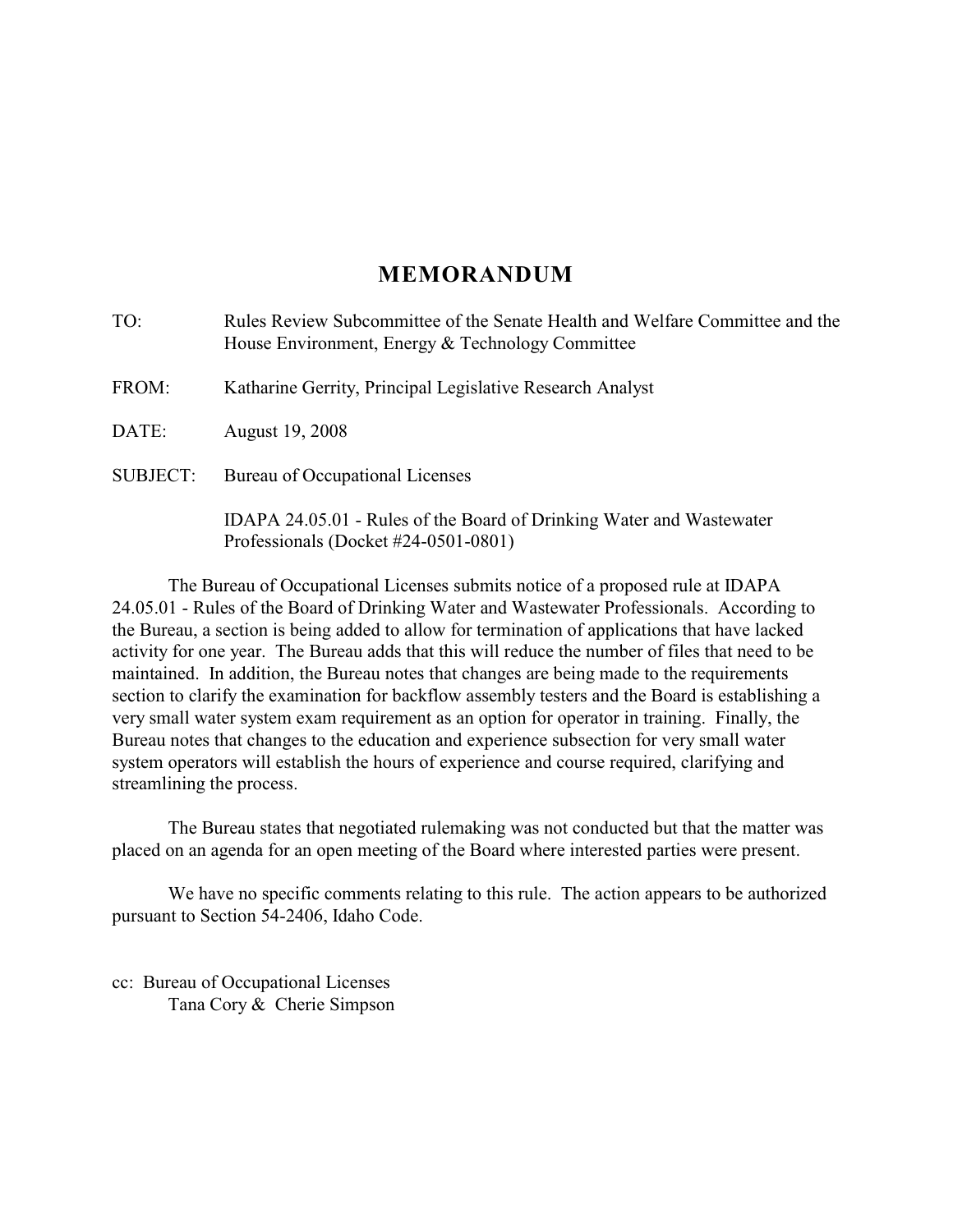# **IDAPA 24 - BUREAU OF OCCUPATIONAL LICENSES 24.05.01 - RULES OF THE BOARD OF DRINKING WATER AND WASTEWATER PROFESSIONALS DOCKET NO. 24-0501-0801 NOTICE OF RULEMAKING - PROPOSED RULE**

**AUTHORITY:** In compliance with Section 67-5221(1), Idaho Code, notice is hereby given that this agency has initiated proposed rulemaking procedures. The action is authorized pursuant to Section 54-2406, Idaho Code.

**PUBLIC HEARING SCHEDULE:** Public hearing(s) concerning this rulemaking will be scheduled if requested in writing by twenty-five (25) persons, a political subdivision, or an agency, not later than September 17, 2008.

The hearing site(s) will be accessible to persons with disabilities. Requests for accommodation must be made not later than five  $(5)$  days prior to the hearing, to the agency address below.

**DESCRIPTIVE SUMMARY:** The following is a nontechnical explanation of the substance and purpose of the proposed rulemaking:

The Board is adding a section to allow for termination of applications that have lacked activity for one year. This will help reduce the number of files that need to be maintained. Changes are being made to the requirements section to clarify the examination for backflow assembly testers. The Board is establishing the very small water system exam requirement as an option for operator in training. Changes to the education and experience subsection for very small water system operators will establish the hours of experience and courses required. These changes clarify requirements and streamline the process.

**FEE SUMMARY:** The following is a specific description of the fee or charge imposed or increased: N/A

**FISCAL IMPACT:** The following is a specific description, if applicable, of any negative fiscal impact on the state general fund greater than ten thousand dollars (\$10,000) during the fiscal year resulting from this rulemaking: N/A

**NEGOTIATED RULEMAKING:** Pursuant to IDAPA 04.11.01.811, negotiated rulemaking was not conducted because item was placed on the agenda and posted with discussion held during the open meeting of the board with interested parties in attendance.

**ASSISTANCE ON TECHNICAL QUESTIONS, SUBMISSION OF WRITTEN COMMENTS:** For assistance on technical questions concerning the proposed rule, contact Cherie Simpson at (208)334-3233.

Anyone may submit written comments regarding this proposed rulemaking. All written comments must be directed to the undersigned and must be delivered on or before September 24, 2008.

DATED this 5th day of August, 2008.

Tana Cory Bureau Chief Bureau of Occupational Licenses 1109 Main St. Ste. 220 Boise, ID 83702 (208) 334-3233 Ph. (208) 334-3945,fax

## **THE FOLLOWING IS THE TEXT OF DOCKET NO. 24-0501-0801**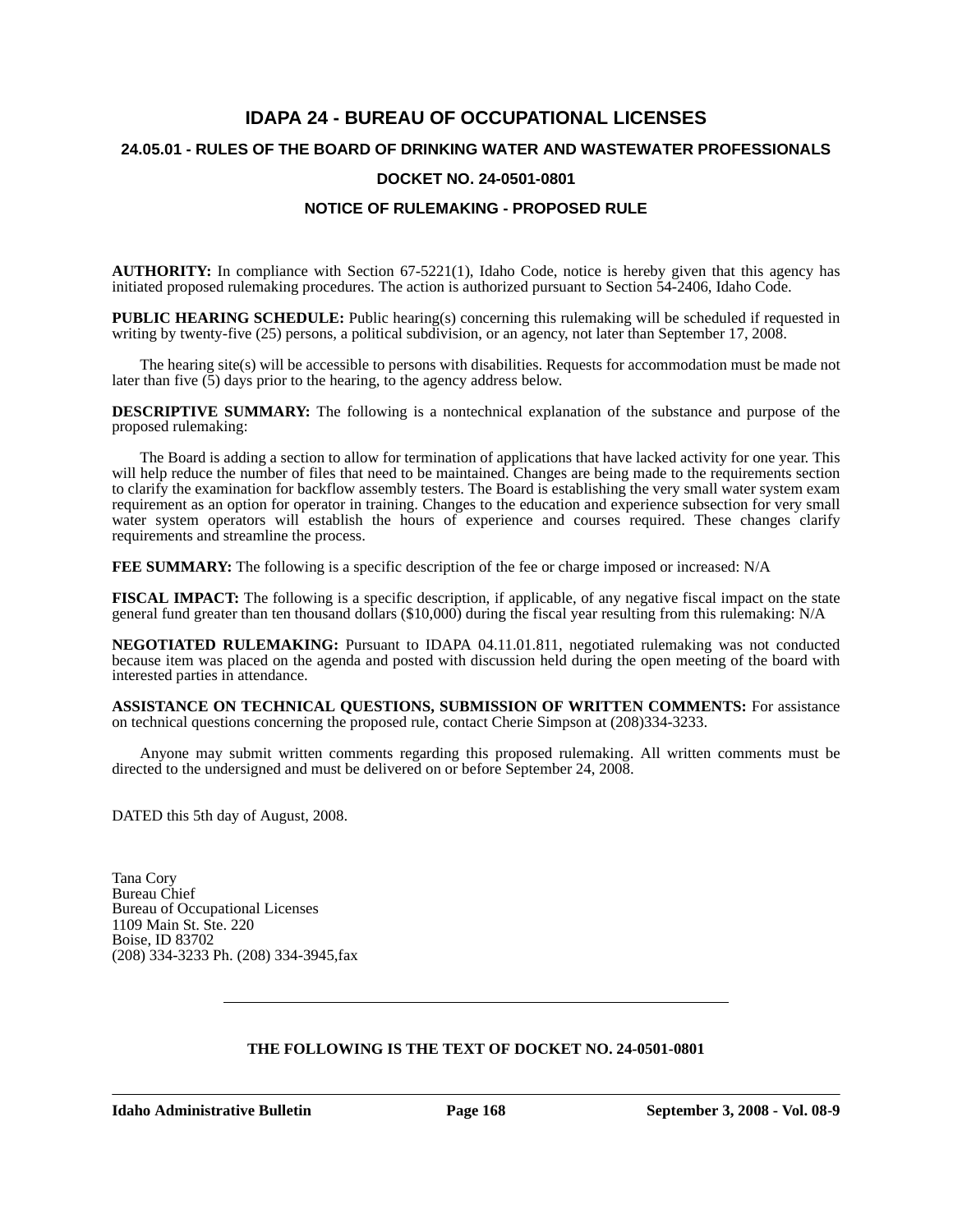#### *BUREAU OF OCCUPATIONAL LICENSES Docket No. 24-0501-0801* **Board of Drinking Water and Wastewater Professionals**

#### **150. APPLICATION (RULE 150).**

Each applicant for licensure shall submit a complete application together with the required fees. The applicant must provide or facilitate the provision of any supplemental third party documents that may be required. The Board shall not review an application until all required information is furnished and the required fees paid. (3-24-05)

**01.** Licensure by Examination. An application shall be made on the uniform application form adopted oard and furnished to the applicant by the Bureau. All applications shall include:  $(3-24-05)$ by the Board and furnished to the applicant by the Bureau. All applications shall include:

**a.** Documentation of having met the appropriate educational requirement; (3-24-05)

**b.** Documentation of all actual applicable experience giving kind and type of work done, together with dates of employment, and verification by affidavit of the most current applicable experience, signed by the person under whose supervision the work was performed. (3-24-05)

**02.** Licensure by Endorsement. An application shall be made on the uniform application form by the Board and furnished to the applicant by the Bureau. All applications shall include:  $(3-24-05)$ adopted by the Board and furnished to the applicant by the Bureau. All applications shall include:

**a.** Official documentation of licensure sent to the Bureau directly from each regulatory authority from which the applicant has obtained licensure. Such documentation shall note name, address, current status, date originally issued, expiration date, and any disciplinary action imposed; (3-24-05)

**b.** A copy of the current regulations governing licensure in each jurisdiction from which the applicant obtained licensure. (3-24-05)

**03. Application Deadline**. Completed applications must be received at least thirty (30) days prior to the next scheduled board meeting in order to be reviewed by the Board. (3-24-05)

**04. Application Required**. Applicants seeking licensure in any type or classification of licensure shall submit a separate application for each type and classification of licensure being sought. Applicants holding a current type and classification of license and who are seeking a classification upgrade within the same license type and category shall not be required to submit an original license fee with their application. (3-24-05)

**05. Lack of Activity**. Applications on file with the Board where an applicant has failed to respond to a Board request or where the applications have lacked activity for twelve (12) consecutive months shall be deemed denied and shall be terminated upon thirty (30) days written notice unless good cause is established to the Board.

 $($  )

## *(BREAK IN CONTINUITY OF SECTIONS)*

#### **300. REQUIREMENTS FOR LICENSE (RULE 300).**

Applicants shall submit an application together with the required fees and such documentation as is required.

(3-24-05)

**01. Examination Requirement**. Applicants must pass a written examination for each individual classification in each type of licensure with a minimum score of seventy percent (70%). For those classifications of Class II through IV, successful completion of the examinations from the immediate lower type and classification shall be a prerequisite to examination eligibility for the next higher classification of the same type, except that applicants for wastewater collection operator or wastewater laboratory analyst or drinking water distribution operator licenses may apply for any classification examination for which they hold the required education and experience. (3-30-06)

**a.** The examination will reflect different levels of knowledge, ability and judgment required for the established license type and class. The Board will administer examinations at such times and places as the Board may determine. (3-24-05)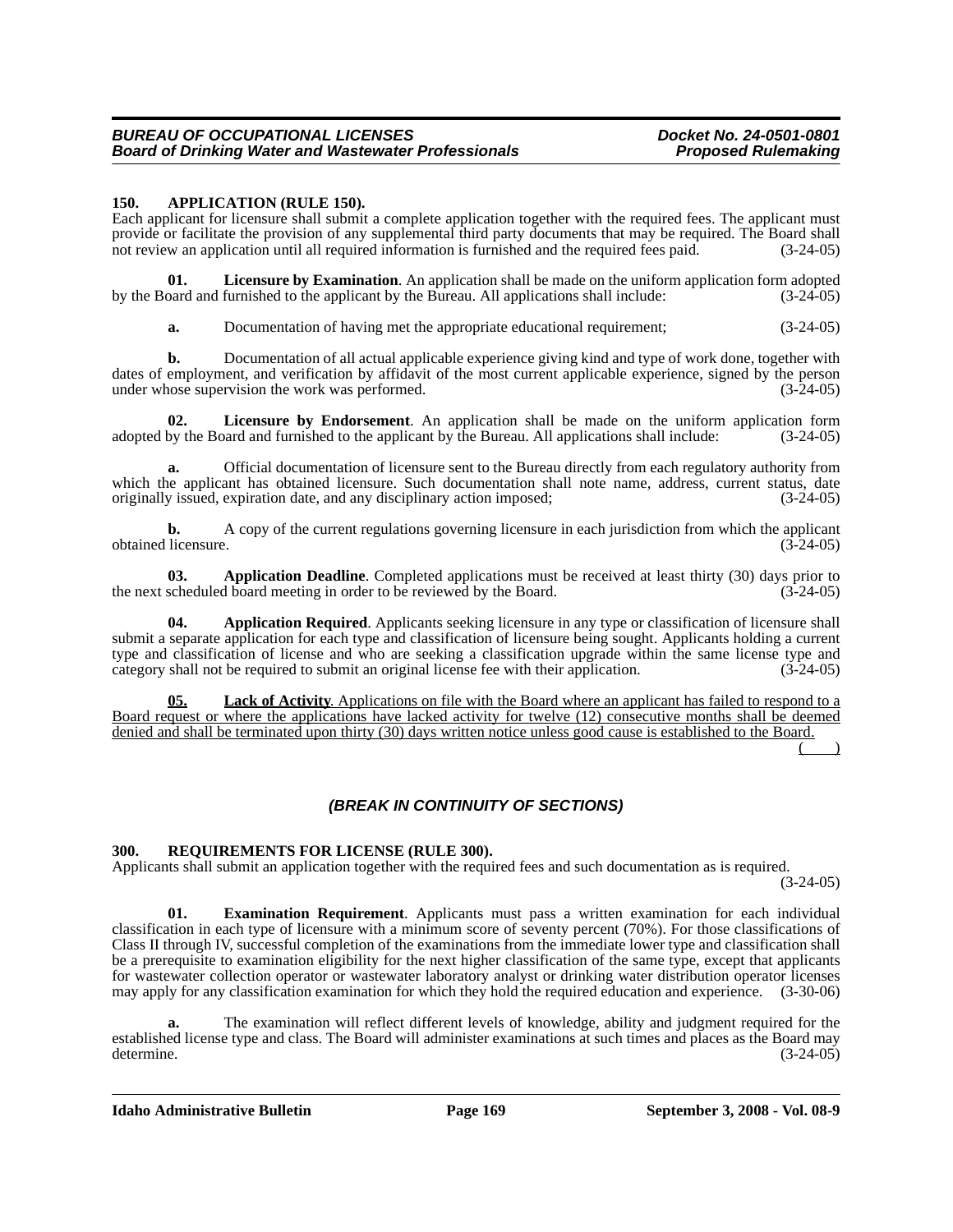#### *BUREAU OF OCCUPATIONAL LICENSES Docket No. 24-0501-0801* **Board of Drinking Water and Wastewater Professionals**

**b.** The examination for all types and classes of licensure shall be validated and provided by the Association of Boards of Certification (ABC). The American Backflow Prevention Association (ABPA) backflow assembly tester *licensure* examination is also approved for backflow assembly tester licensure.  $\left(2-26-08\right)$  ( assembly tester *licensure* examination is also approved for backflow assembly tester licensure.

Applicants who fail an examination must make application to retake the same type and class pay the required examination fees prior to retaking the examination. (3-24-05) examination and pay the required examination fees prior to retaking the examination.

**d.** Applicants must take and pass the examination within one (1) year of application approval. After one (1) year a new application and applicable fees must be submitted. (3-30-07)

**02. Education and Experience Requirements**. Only actual verified on-site operating experience at a treatment, distribution or collection system will be acceptable.

Each applicant for an Operator-In-Training License must have a high school diploma or GED and exam or pass the very small water system exam.  $\left(3\text{-}30\text{-}06\right)$ pass  $\alpha$  the Class I exam or pass the very small water system exam.

**b.** To qualify for a Very Small Water System license an operator must have a high school diploma or GED and *six (6) months* one hundred (100) hours of acceptable operator-in-training experience at a water *distribution* system and complete an approved six (6) hour water treatment course and an approved six (6) hour water distribution course. **(3-24-05)**(

**c.** To qualify for a Class I license an applicant must have a high school diploma or GED and one (1) year of acceptable experience at a Class I or higher system. To upgrade an OIT license to a Class I the applicant must provide documented proof to the Board of having completed one (1) year of supervised operating experience in a<br>Class I or higher public drinking water or wastewater system, and payment of the required fees. (2-26-08) Class I or higher public drinking water or wastewater system, and payment of the required fees.

**d.** To qualify for a Class II treatment or lab analyst license II an applicant must have a high school diploma or GED and three (3) years of acceptable Class I operating experience at a Class I or higher system.

(2-26-08)

**e.** To qualify for a Class III treatment or lab analyst III license an applicant must have a high school diploma or GED and two (2) years of post high school education in the environmental control field, engineering or related science; and four (4) years of acceptable Class II operating experience of a Class II or higher system, including two (2) years of experience in daily on-site charge, supervision of personnel, or management of a major segment of a system in the same or next lower class. (2-26-08)

**f.** To qualify for a Class IV treatment or lab analyst IV license an applicant must have a high school diploma or GED; and four (4) years of post high school education in the environmental control field, engineering or related science; and four (4) years of acceptable Class III operating experience at a Class III or higher system, including two (2) years of experience in daily on-site charge, supervision of personnel, or management of a major segment of a system in the same or next lower class. (2-26-08)

To qualify for a Class II collection or distribution license an operator must have a high school<br>and three (3) years of acceptable operating experience at a Class I or higher system. (3-24-05) diploma or GED and three (3) years of acceptable operating experience at a Class I or higher system.

**h.** To qualify for a Class III collection or distribution license an operator must have a high school diploma or GED and two (2) years of post high school education in the environmental control field, engineering or related science; and four (4) years of acceptable operating experience of a Class I or higher system, including two (2) years of experience in daily on-site charge, supervision of personnel, or management of a major segment of a system in the same or next lower class. (3-24-05)

**i.** To qualify for a Class IV collection or distribution license an operator must have a high school diploma or GED; and four (4) years of post high school education in the environmental control field, engineering or related science; and four (4) years of acceptable operating experience at a Class I or higher system, including two (2) years of experience in daily on-site charge, supervision of personnel, or management of a major segment of a system in the same or next lower class. (3-24-05)

**Idaho Administrative Bulletin Page 170 September 3, 2008 - Vol. 08-9**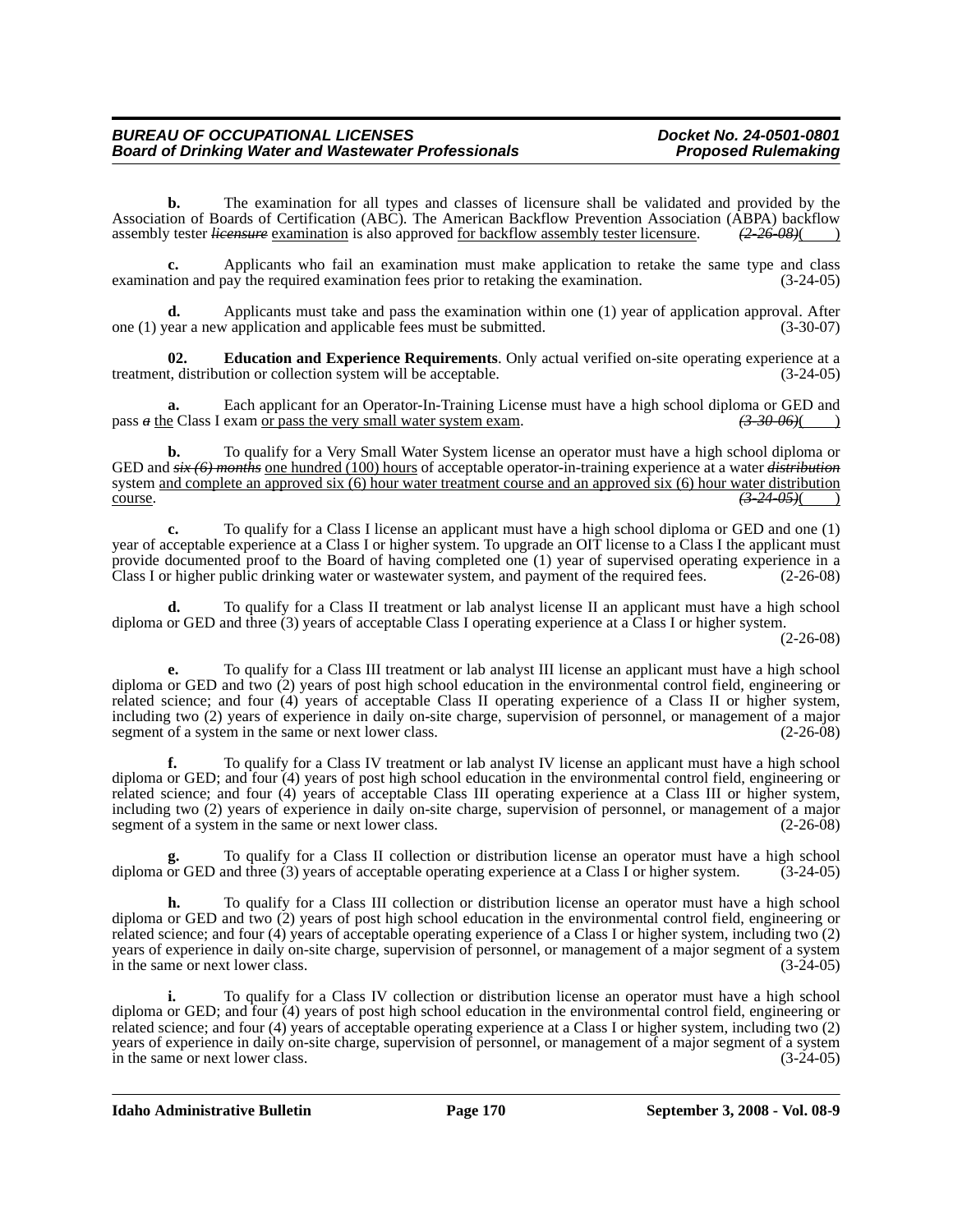**j.** To qualify for a lagoon license, an operator must have a high school diploma or GED and twelve (12) months of acceptable supervised operating experience at a Lagoon system. (3-24-05)

**k.** To qualify for a Wastewater Land Application license, an operator must have a high school diploma or GED, a current wastewater treatment license and minimum six (6) months of hands-on operating experience at a wastewater land application system. The wastewater land application operator that is a responsible charge or substitute responsible charge operator must be licensed at the type and class equal to or greater than the classification of the wastewater system. (3-24-05)

**l.** To qualify for a backflow assembly tester license, an applicant must have a high school diploma or GED, and shall document successful completion of a Board-approved backflow assembly tester training program in compliance with the Cross Connection Control Accepted Procedure and Practice Manual and consisting of theory instruction, practical instruction, and a practical examination in compliance with the USC Test procedures. (3-30-06)

**m.** To qualify for an original wastewater laboratory analyst license, an applicant must hold a current atment, wastewater treatment or lagoon license. (3-24-05) water treatment, wastewater treatment or lagoon license.

**03. Substituting Education for Experience**. Applicants may substitute approved education for  $\alpha$  and responsible charge experience as specified below. (3-24-05) operating and responsible charge experience as specified below.

**a.** No substitution for operating experience shall be permitted for licensure as a very small system or a Class I operator. (3-24-05) operator or a Class I operator.

**b.** For Classes II, III and IV, substitution shall only be allowed for the required experience when fifty percent (50%) of all stated experience (both operating and responsible charge) has been met by actual on-site operating experience. (3-24-05)

For Class II, a maximum of one and one-half (1<sup>1/2</sup>) years of post high school education in the environmental control field, engineering or related science may be substituted for one and one-half  $(1\frac{1}{2})$  years of operating experience.  $(3-24-05)$ operating experience.

**d.** For Class III and IV, a maximum of two (2) years of post high school education in the environmental control field, engineering or related science may be substituted for two (2) years of operating experience; however the applicant must still have one (1) year of responsible charge experience. (3-24-05) experience; however the applicant must still have one (1) year of responsible charge experience.

**e.** Education substituted for operating experience may not be also credited toward the education requirement. (3-24-05)

**f.** One (1) year of post high school education may be substituted for one (1) year experience up to a maximum of fifty percent (50%) of the required operating or responsible charge experience. (3-24-05)

**04.** Substituting Experience for Education. Where applicable, approved operating and responsible xperience may be substituted for education as specified below: (3-24-05) charge experience may be substituted for education as specified below:

**a.** One (1) year of operating experience may be substituted for two (2) years of grade school or one (1) year of high school with no limitation. (3-24-05)

**b.** For Class III and IV, additional responsible charge experience (that exceeding the two (2) year class requirements) may be substituted for post high school education on a two  $(2)$  for one  $(1)$  basis: two  $(2)$  years additional responsible charge = one (1) year post high school education. (3-24-05)

**05. Substituting Experience for Experience**. Related experience may be substituted for experience up to one-half  $\frac{1}{2}$  of the operating experience requirement for Class II, III and IV. Experience that may be substituted includes but is not limited to the following:  $(3-24-05)$ includes but is not limited to the following:

**a.** Experience as an environmental or operations consultant; (3-24-05)